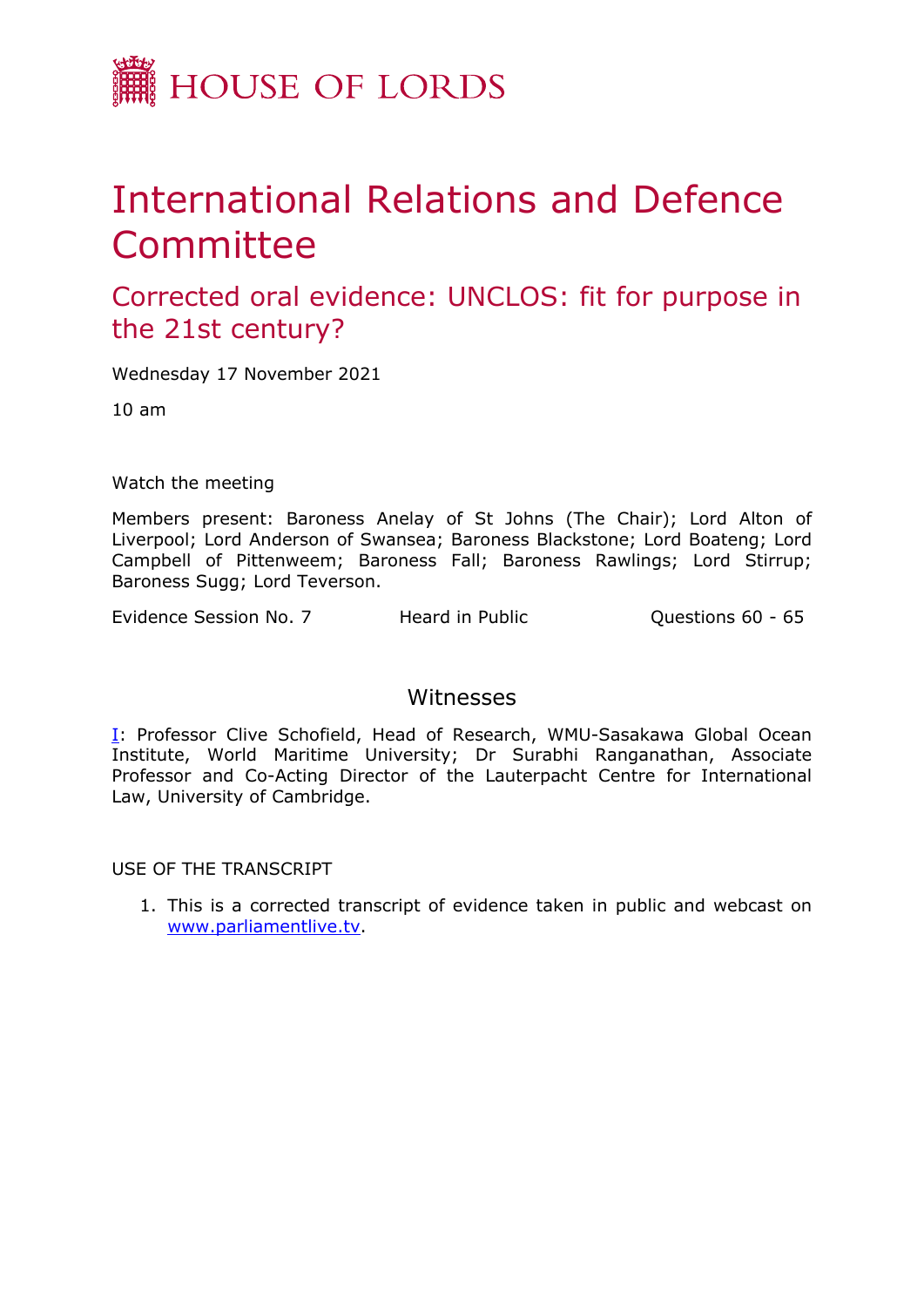## <span id="page-1-0"></span>Examination of witnesses

Professor Clive Schofield and Dr Surabhi Ranganathan.

Q60 **The Chair:** Good morning. I welcome to this meeting of the International Relations and Defence Select Committee Professor Clive Schofield, head of research, Global Ocean Institute, World Maritime University; and Dr Surabhi Ranganathan, associate professor at King's College, University of Cambridge and co-acting director of the Lauterpacht Centre for International Law. Welcome to both of you. Thank you for joining us to contribute your expertise to our inquiry on the United Nations Convention on the Law of the Sea. We are posing the question: is it fit for purpose in the 21st century?

At this stage, I always remind witnesses and my colleagues that the session is on the record. It is transcribed and broadcast. I also remind members to declare any relevant interests before they ask their questions. I shall begin, as usual, by asking the first question, which is always rather general in scope and then I will turn to my colleagues for more focused questions. I anticipate that my colleagues will wish to ask a supplementary to their initial question on each occasion. At the formal run of those questions, if there is sufficient time, I will invite my colleagues to ask further supplementary questions.

I will start with the more general question. The United Nations Secretary-General's report of the 76th session of the UN General Assembly noted that, "The devastating impacts of climate change on the oceans have never been more apparent". What areas of the law of the sea are most affected by the impacts of climate change? Can UNCLOS and the current law effectively address these changes?

*Professor Clive Schofield:* Good morning. It is a great honour to be able to speak to the committee, so thank you for the invitation and that kind introduction. I suspect the committee is well aware of some of the diverse and numerous impacts of climate change on the oceans. That is not a surprise, given the way the oceans serve as the globe's primary sink for our excess heat and carbon dioxide, leading to impacts such as ocean warming, changing chemistry of the oceans, acidification, deoxygenation, impacts on the circulation system and in terms of the increasing frequency and intensity of extreme weather events.

That, in turn, leads to impacts on, for example, the abundance and distribution of marine species. By way of example, the International Court of Justice was called upon to deliver a maritime delimitation settlement in a dispute between the Kingdom of Denmark on behalf of Greenland and Norway on behalf of its small island, Jan Mayen in 1993. In that dispute, the stock of capelin fish was a factor in the deliberations of the court. Subsequently, we now know that the nursery and feeding area of the capelin has shifted in location. There have been changes and delays in the migration of the stock and the spawning periods. One of the key factors in the deliberations of the International Court of Justice in that case has now been fundamentally changed as a consequence of climate change impacts on the oceans.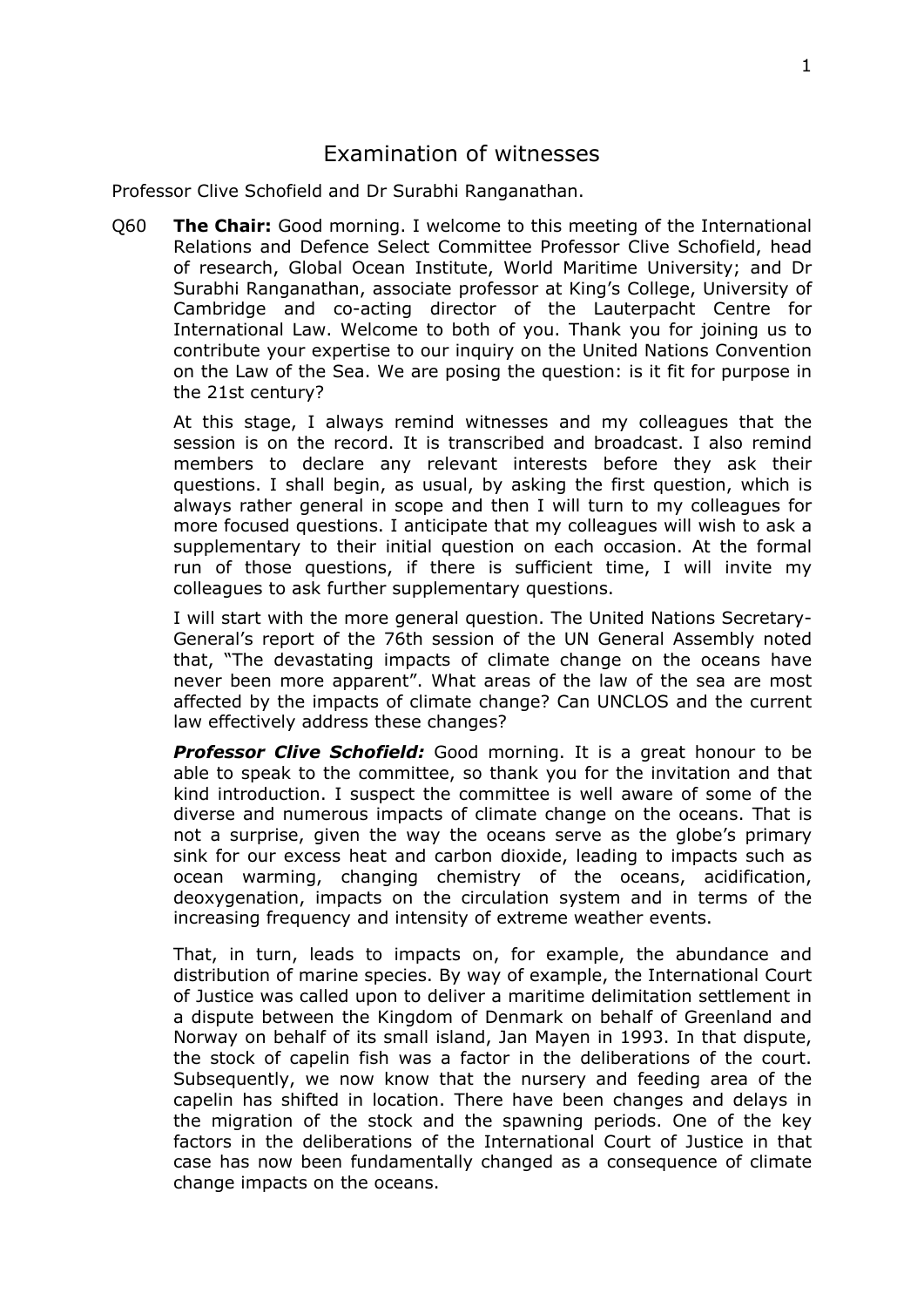There are major impacts on coasts, nearshore areas and coastal ecosystems such as mangroves and corals, which provide extremely valuable ecosystem services such as protection for the coastline. Of course, there are also direct impacts on the people who live there, leading to displacement and issues of migration as a consequence of climate change, which I believe the committee has already touched on to some extent.

Many of these impacts or issues related to climate change are not directly related to the United Nations Convention on the Law of the Sea as it stands at the moment. It is fair to characterise the convention as being largely climate silent or climate blind, as a consequence of when it was negotiated in the early 1970s through to 1982. In many ways, the convention is not adequate to the climate change impacts that we see.

Having said that, the convention is an extremely valuable document. It is remarkable to think that, in that time, we had the ability to come together and that over 100 countries in the room—after nine years of negotiations, it must be admitted—actually came up with a framework document for, essentially, all activities in the oceans. There are issues that arise in relation to how the convention interacts with the climate change treaty regime, which I am sure my colleague will touch on.

One area that I think we will discuss further later on and that is squarely within the ambit of the convention is maritime jurisdiction and the issues related to sea level rise impacts on baselines along the coasts, on the delineation of outer limits to maritime zones and on the delimitation of maritime boundaries. What I would say on that introductory comment is: if the climate regime succeeds—and last week may give us some pause for consideration of quite how much progress we have made in Glasgow then the oceans are one of the key beneficiaries. At that point, I will pause and hand the baton back to you.

*Dr Surabhi Ranganathan:* Thank you for the invitation to present evidence before you. It is an honour to be here. To answer your question, and very much in line with what Professor Schofield said, multiple areas of the law of the sea are affected by impacts of climate change because multiple areas of the sea are impacted by climate change. The effects in the marine environment, which Professor Schofield described, bring in to test Part XII of the UN convention, in terms of its adequacy. The fact that climate change is linked to biodiversity loss again brings up questions of the adequacy and implementation of UNCLOS's provisions, as well as of other relevant treaties, such as the Convention on Biological Diversity, and whether ongoing efforts to negotiate a new treaty for biodiversity beyond national jurisdiction are ambitious enough.

Climate change places increasing stress on oceanic fisheries, which brings into play not only UNCLOS provisions but provisions of the fish stocks agreement and the regional treaties that exist for the conservation and use of fishery resources, including questions of distribution. They also invite questions about the conditions under which fishing activities take place, including lax frameworks—planning frameworks, for example—that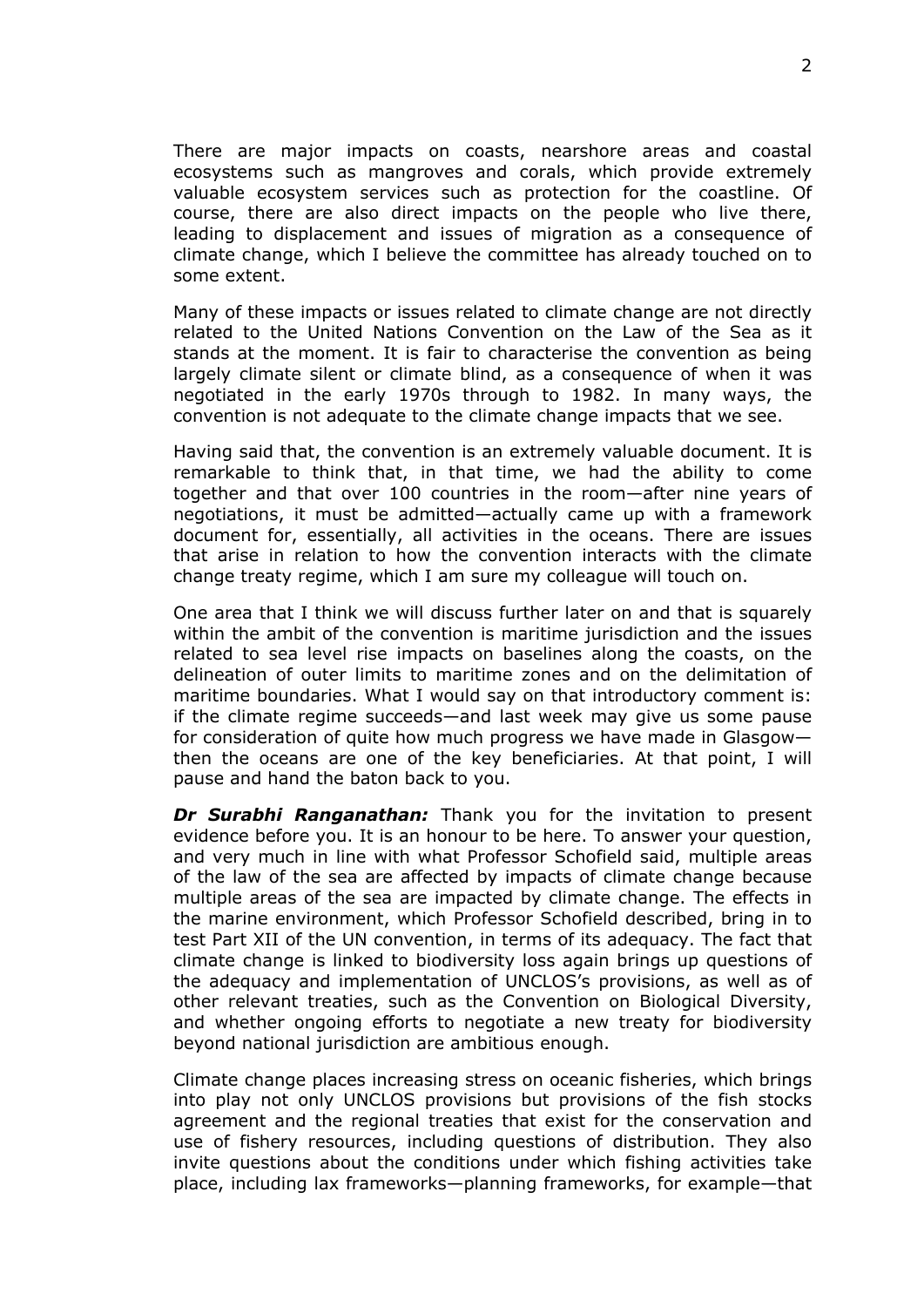magnify human vulnerability at sea, harmful subsidies that lead to overfishing and, of course, differences in state capacity to enforce coastal and economic zone regulations.

Climate change mitigation and adaptation place new demands on the ocean, including demands on oceanic minerals to support green energy transitions and on marine genetic resources for what they might contribute to adaptation and ocean resilience. There is the question of removal and storage of carbon, which can, on the one hand, foster beneficial activities such as the restoration of marine and coastal ecosystems, but can also open the way to ambitious but dangerous and unproven enterprises, such as geoengineering.

There is, of course, a question of rising sea levels, which raises issues about the adequacy of the law of the sea provisions on baselines and maritime entitlements. There are indirect effects of climate change, including loss of livelihoods that push people into activities such as piracy, which bring up questions of maritime security, or into jobs that are made dangerous by the absence of oceanic regulations. There is the question of climate refugees and what protection the law of the sea offers in the context of increasingly dangerous and desperate voyages across the ocean.

Plastic is a major pollutant of the ocean and is collecting in large garbage patches across different oceans. Also, climate change increases the use of plastics, for example for bottled water when freshwater sources decline.

There are then, of course, the ironies, as melting ice in the Arctic, for example, opens up new opportunities for the extraction of resources across oil and gas, but also fisheries and navigational resources.

As Professor Schofield noted, UNCLOS does not directly speak to climate change. It offers responses to some of these issues. Some of these responses provide important starting points but others, quite frankly, are part of the problem. I would go further and say that the treaty also encodes some quite outdated understandings of the ocean, of human relationships to the ocean and of economic models that should underpin the use of oceanic resources. These are all reasons to take a dynamic approach to its interpretation and implementation.

Q61 **Lord Anderson of Swansea:** Thank you very much for illustrating the diversity of problems caused by climate change. In that same report, the UN Secretary-General called for greater co-operation and co-ordination at an international level on climate change. What are the main relevant international initiatives that seek to mitigate the consequences of climate change, recalling that, in a report published at the end of October, the UN stated that it is the poorest in Africa who suffer most the consequences of climate change?

*Dr Surabhi Ranganathan:* Depending on which initiatives are promoted and how, mitigation activities can be either beneficial or perilous for the ocean. An example of beneficial mitigation includes promoting nature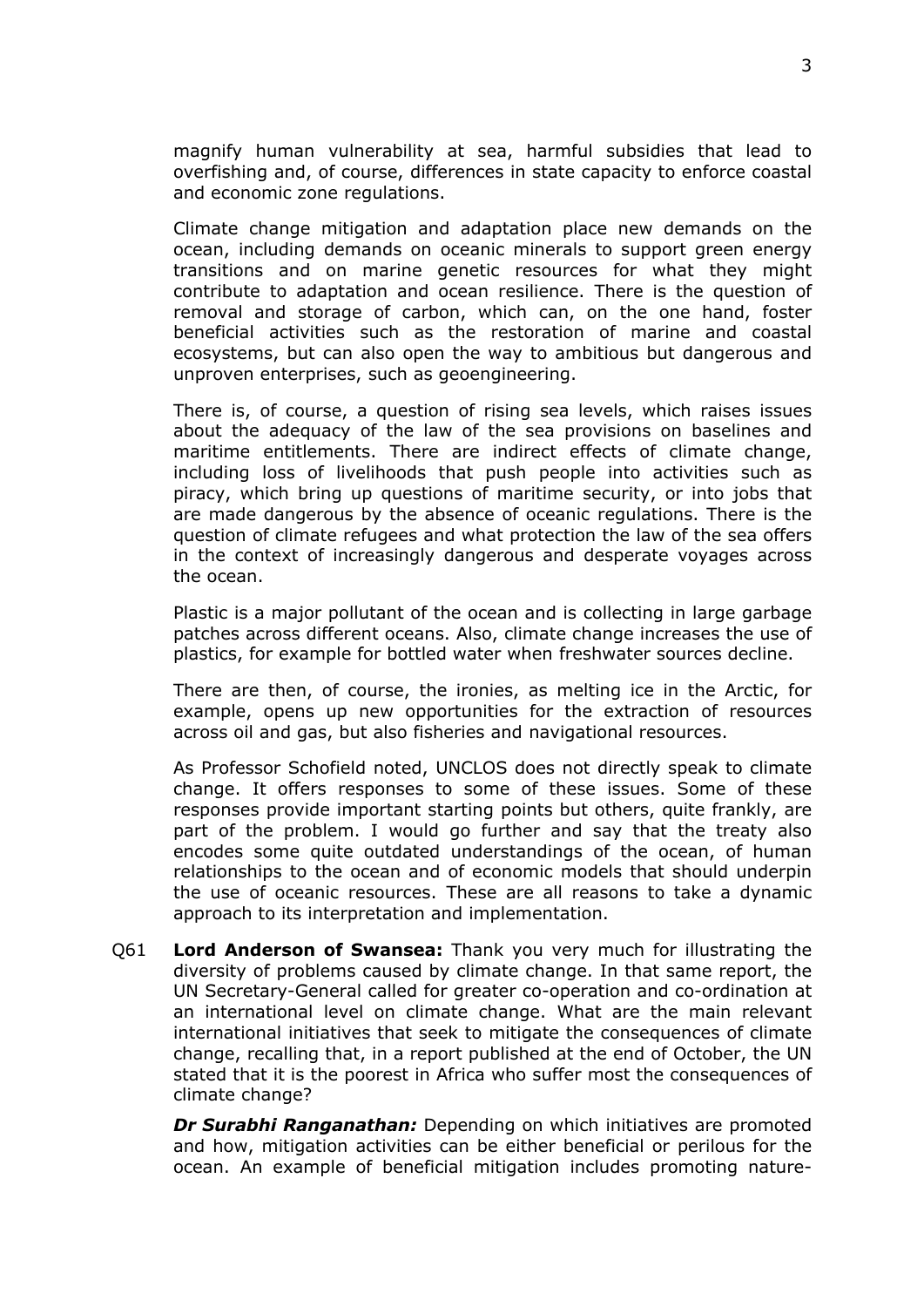based solutions, which includes the restoration of coastal and marine ecosystems—mangroves, salt marshes, sea grasses and so on—that can act as carbon sinks. Here, relevant work is being done in various quarters, including by members of UN-Oceans, which is the UN's interagency co-ordination mechanism. To mention just one of these members, the Global Environment Facility has a key role to play in facilitating funding for financing for coastal and marine protection and restoration projects.

It is important to keep in mind the design principles that inform these projects. IUCN, for example, has provided an overview of the kinds of factors that must be taken into account. Such projects must be inclusive of local communities. They must be credible, based on the best available scientific evidence and measurable.

An example of potentially harmful mitigation is geoengineering proposals. These can come across as innovative and exciting, but for the most part they are untested and unproven. They would entail large-scale manipulations of oceanic chemistry or biology, and it is not possible at the moment to say what the knock-on consequences might be. The dangers of this are recognised. Forms of geoengineering have been barred under various different instruments. The London protocol of the International Maritime Organization seeks to bring geoengineering, especially carbon sequestration, under its regulation.

There are also mitigation measures that are directed to the reduction of carbon emissions by moving away from fossil fuels to green energy. This can be a mixed bag for the ocean. On the one hand, there are obvious benefits for the ocean from the reduction of carbon pollution and of the kinds of environmental externalities that follow from oil and gas extraction. On the other hand, mitigation is being problematically cited to advance the cause of deep seabed mining, which has extremely high environmental risks and could produce devastating feedback loops. In fact, it cuts right against the precautionary principle. I hope we might come back to this later, because the UNCLOS regime, as amended by the 1994 implementation agreement, is flawed in several ways when it comes to deep sea mining.

To come back to other kinds of beneficial mitigation efforts, other beneficial efforts are those that aim to knit back the divided ocean that was produced by UNCLOS. It is in some ways a magnificent treaty, but the fact is that it carved up the ocean into multiple zones and separated even seawater regimes from seabed regimes in ways that do not really reflect the reality of the ocean's fragile and interconnected ecosystems. The regimes foster extraction and hamper protection of the oceans.

In that context, it is notable that there is now a rising push for integrated, ecosystem-based management of the ocean. Particularly important in this context is a call to establish marine protected areas over 30% of the ocean by 2030 to protect them from mining, fishing and perhaps even shipping activities. The UK, in fact, supports this call. This call translates into a need for concrete British support for efforts towards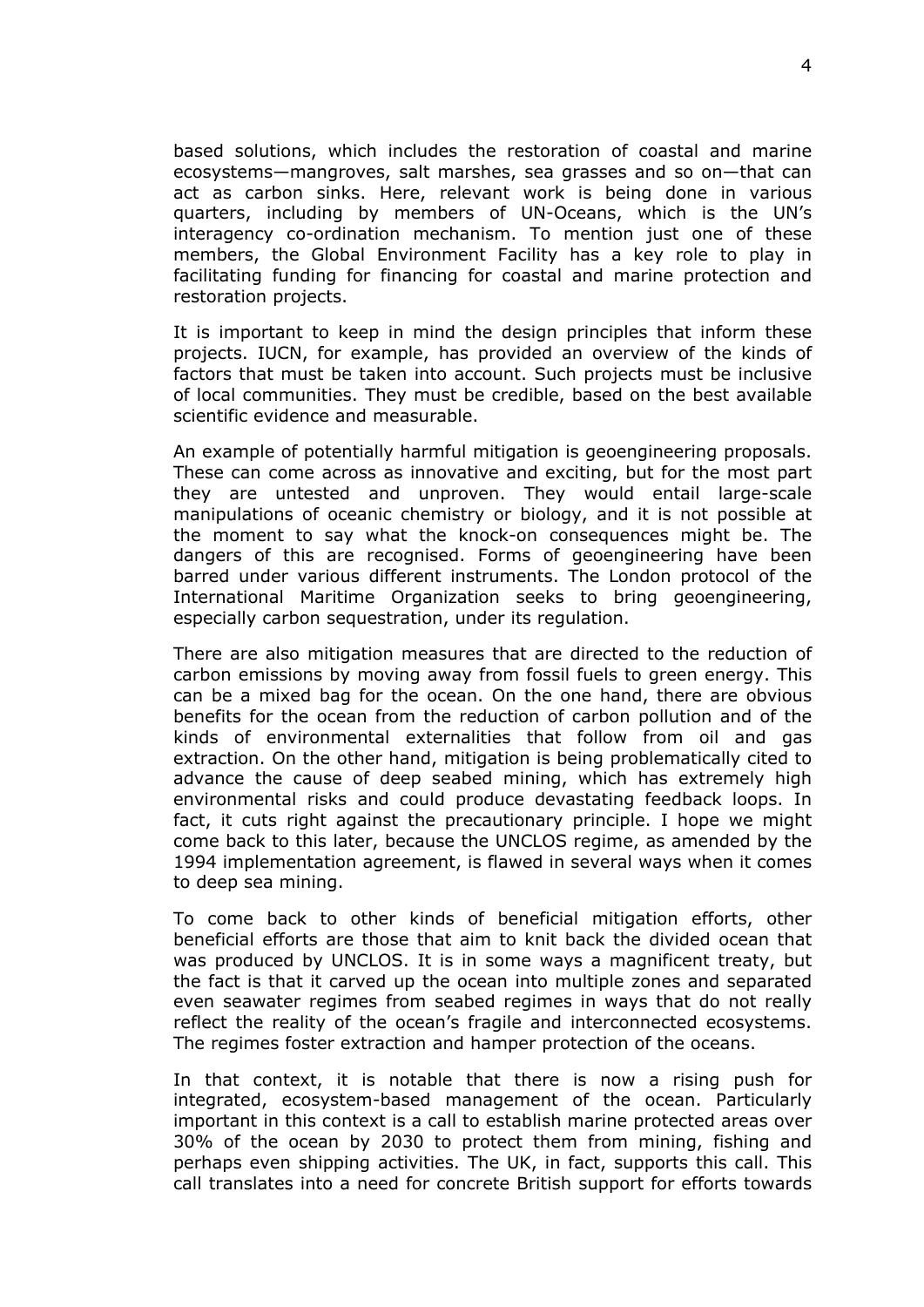ecosystem-based management and precautionary decision-making at various multilateral forums, which include the forums relating to the Convention on Biological Diversity, regional mechanisms, the International Maritime Organization and, of course, the ongoing negotiations on biodiversity beyond national jurisdiction.

Finally, it is also important to renew commitments via the BBNJ<sup>1</sup> negotiations, as they are called, and elsewhere relating to the cause of ocean justice. That includes promoting the equitable distribution of the benefits of the high seas and deep seabed resources, and an undertaking for a frank appraisal of who will bear the costs of mitigation. The burden should not fall on exactly the same communities that have also carried the burden of the costs of anthropogenic climate change and, historically, of the factors that contribute to it.

*Professor Clive Schofield:* Thank you ever so much, Dr Ranganathan. That covers an awful lot of ground in a very short intervention. Fundamentally, if we are talking about mitigation, that is the reduction of  $CO<sub>2</sub>$  emissions and greenhouse gases, the United Nations Convention on the Law of the Sea plays an important framework role but is itself exactly that: a framework. It does not address specific sectors or impacts.

However, it enables other organisations under its umbrella to do so. For example, of the order of 80% to 90% of global trade is carried by ships. Some 95% of transport at the moment tends to be dependent on burning petroleum. The shipping sector is aware of the challenges of decarbonisation and that is, essentially, governed by the competent organisation, the United Nations International Maritime Organization (IMO). Here, I have to say that my own university, the World Maritime University, is a child of the IMO. I should declare that.

The IMO has its own policies and targets in planning for decarbonisation: a target of a 40% reduction in  $CO<sub>2</sub>$  emissions from shipping by 2030 from 2008 levels. This is an example of the way that subsidiary organisations enabled by the convention can tackle some of these climate change impacts.

To add to Dr Ranganathan's comments, I totally agree with the couple of comments on mangroves. Their role in what has been termed blue carbon, of being wonderfully capable of storing carbon in their systems, is remarkable. The other really extraordinary thing, from my point of view, when we look at issues around coastal stability, baselines, limits and boundaries is that mangroves provide that ecosystem service in terms of coastal protection, but in addition they are especially noteworthy in the sense that they are an ecosystem that can autonomously respond to changing sea level. Through deposition in their root systems, mangroves can actually raise the level of the land in response to a rise in sea level, so they have a remarkable capacity to provide ongoing protection and response, through a natural system, to a changing sea level as a consequence of, essentially, our anthropogenic climate change.

<sup>1</sup> Marine Biodiversity Beyond Areas of National Jurisdiction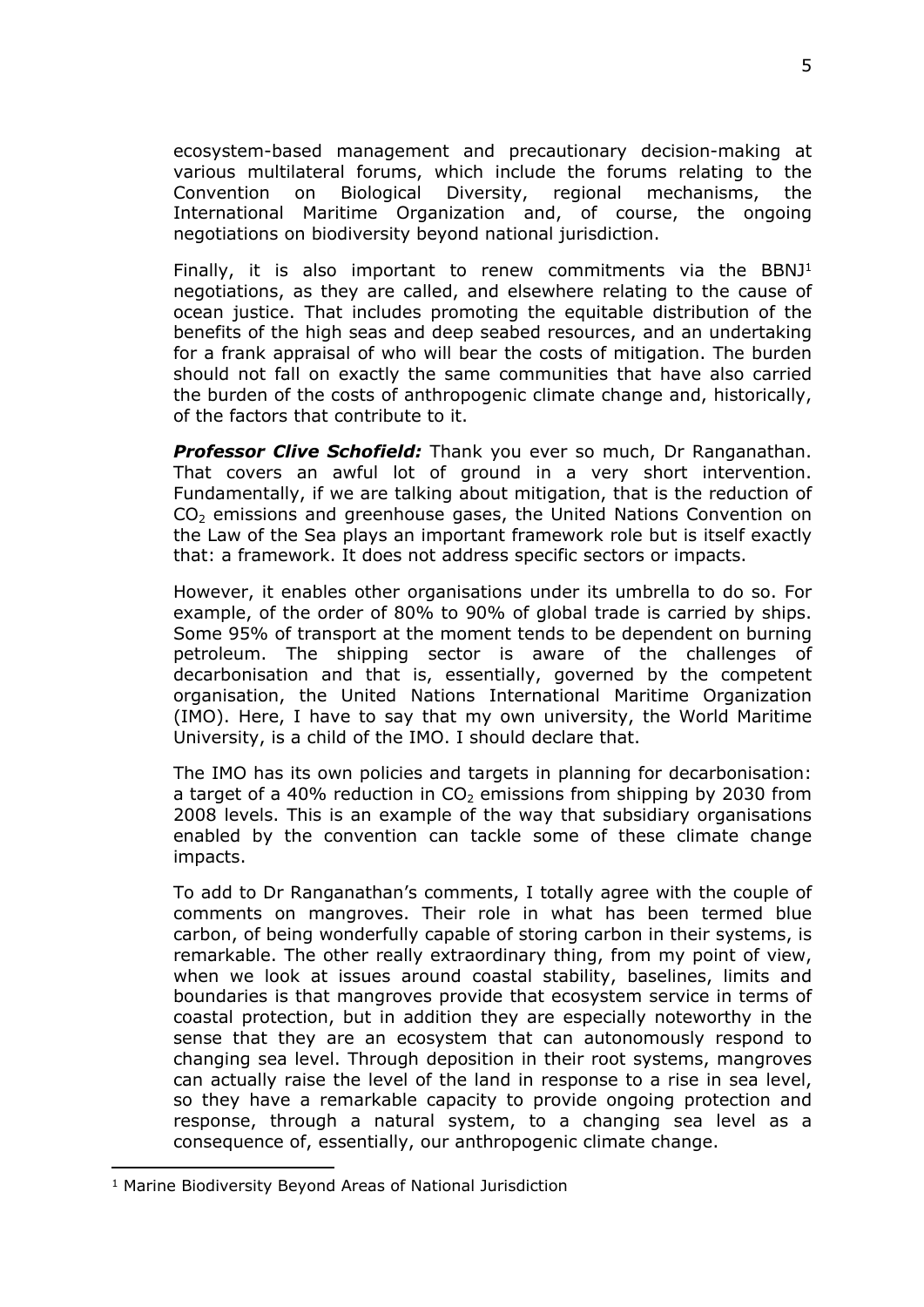In terms of governance, there have been long-term calls for what used to be called integrated coastal management. I totally agree that we are increasingly seeing the desire for more integrated oceans governance. The way in which we have broad, large-scale marine protected areas is to be encouraged, so long as they are representative and well governed. That is a question mark that has been raised about some of the very large-scale marine protected areas. Some critique of them is that they are no more than paper parks if they are not well-governed.

The other issue around this drive towards ocean governance is the advent of marine spatial planning, which I was going to say is a novel way to deal with competing interests in the ocean space or to try to reconcile competing interests, but it is not necessarily quite so new. The implementation of that marine spatial planning tends to be dominated by examples in the northern hemisphere—among the developed world rather than being integrated in the global south. That is an area where the UK can play a very important role, through aid and capacity-building, to support the implementation of that kind of integrated approach to ocean governance.

**Lord Anderson of Swansea:** You both touched on the shortcomings in the existing system. What would be your priorities in seeking to tackle those shortcomings: increasing regulation, promotion of mangrove swamps or what?

*Dr Surabhi Ranganathan:* Yes, some of those. The ideas for what might be beneficial mitigation measures are there. The question is, as Professor Schofield pointed out, about the design of these measures and how they are implemented. In the context of the restoration of coastal ecosystems, which includes restoring mangroves, salt marshes and seagrasses, the design principles—the inclusion of local communities, and making sure that they are based on scientific evidence, that they are credible but also measurable in their impacts, and that they are enforced—will all be important.

The same goes for marine protected areas. What is important in the new calls for expanding the spread of marine protected areas across the ocean is to think of this not as something that can be done in a patchy or fragmented kind of way, but to think of 30% as something that allows for integrated ecosystem-based protection of the ocean. Scientific evidence should be used to identify and locate marine protected area in ways that not only connect them to each other but expand the positive feedback loops between these different areas.

Again, the principles of design are very important. Professor Schofield was absolutely right that they should end up being more than just paper parks. This means constantly integrating scientific evidence, monitoring, ensuring that they are doing the work they are supposed to do and taking a dynamic approach. For example, certain marine protected areas might be fixed by place, but others might have to follow species and so might have to migrate seasonally. These are all factors that would be important to their success.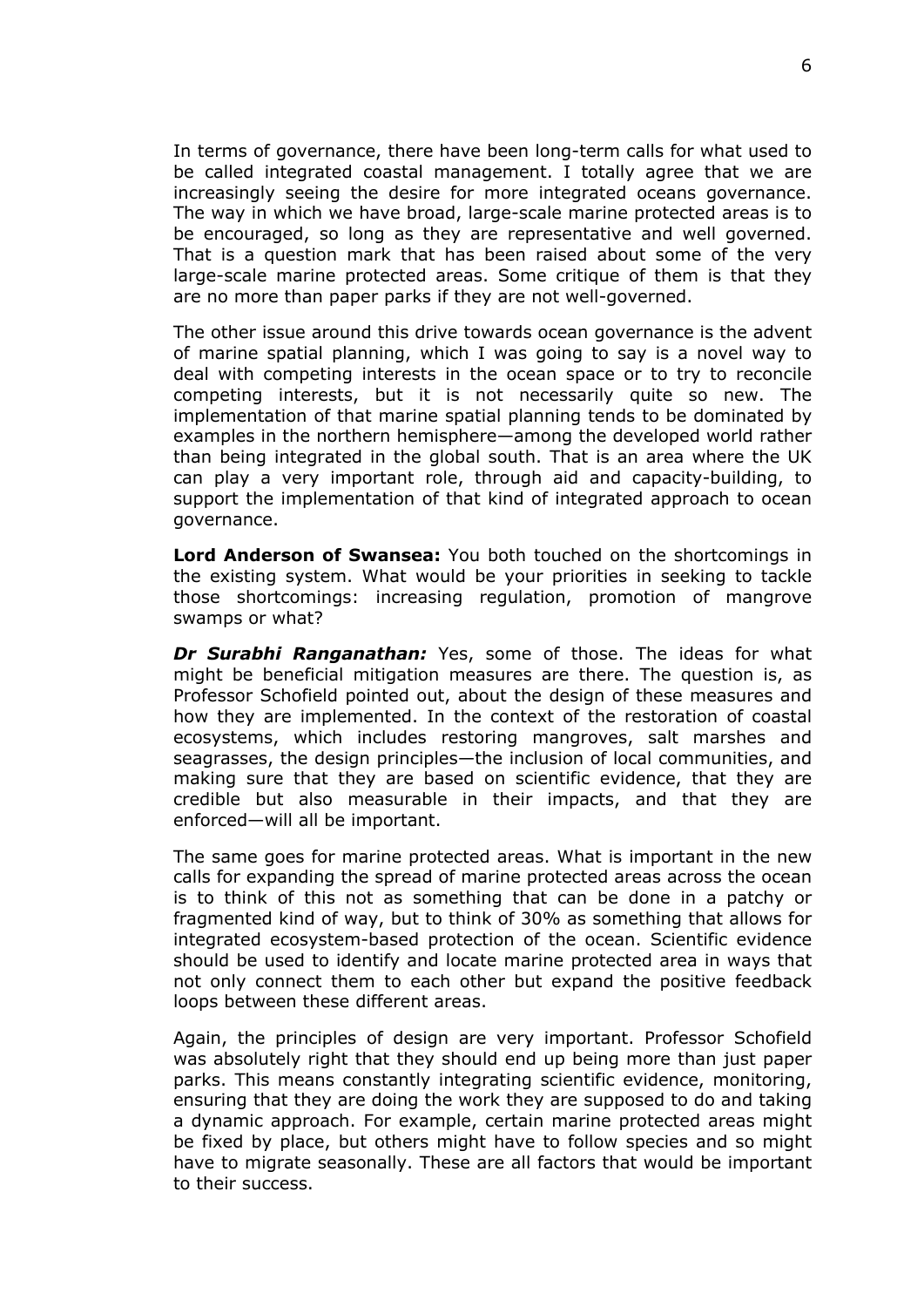There are lots of things that can be done. The question is the will to do it and, of course, things such as the availability of financing and support at international fora that actually seek to promote these activities.

*Professor Clive Schofield:* Very briefly, if I may, my Lord, I think you would dismay some of my mangrove scientific colleagues by use of the term "swamps". Instead, if you will permit me, we try to term them "forests" these days as that term has a less negative connotation, if you will.

Those restoration efforts are vital. What we are really talking about, I suppose, from the developing world point of view is the degree to which we can build capacity and support those restoration efforts. There has been the advent of these large-scale marine parks. As one example, 80% of Palau's exclusive economic zone is marine reserve. The capacity of small island developing state in terms of surveillance and enforcement over those broad maritime spaces is a real question: how can these states actually enforce these vast maritime spaces? These are fundamentally what have been characterised as small island states, but they are large ocean states.

Collectively, the small island states of the south-west Pacific have a maritime jurisdiction that is larger in area than the surface of the moon. The scale of it is difficult to comprehend. For Kiribati, relaying the road that runs down the spine of Tarawa, which is the main island and where the capital is, took 10% of the land area of the island. That should give you some impression of the precarious nature of these states in territorial terms, but also the vast expanse of maritime jurisdiction that they are responsible for. It is a responsibility but it is also, of course, an opportunity. The income from fisheries—really we are talking about tuna here—is fundamental to their national well-being and represents their key developmental opportunity, but how does one deal with the surveillance and enforcement challenge there? We have a role to play in providing capacity support.

Q62 **Baroness Fall:** I wonder whether we could go back to the issue of rising sea level and how it impacts on baselines and boundaries, and whether you think there should be a new approach—or at least an approach that is agile enough to deal with what could become a baseline for disputes about resources and national boundaries.

*Professor Clive Schofield:* I have been looking forward to this question. Thank you very much indeed. Fundamentally, we have a traditional perspective from the law of the sea convention, which is a child of its time, where sea level rise and climate change was not really on the radar of the drafters of the convention. Although there can be critiques of the way the ocean is divided up into maritime zones, the spatial framework of maritime claims that the convention gives us is an enormous step forward from where we were. Prior to the 1982 convention, we did not even have agreement on how broad the territorial sea should be.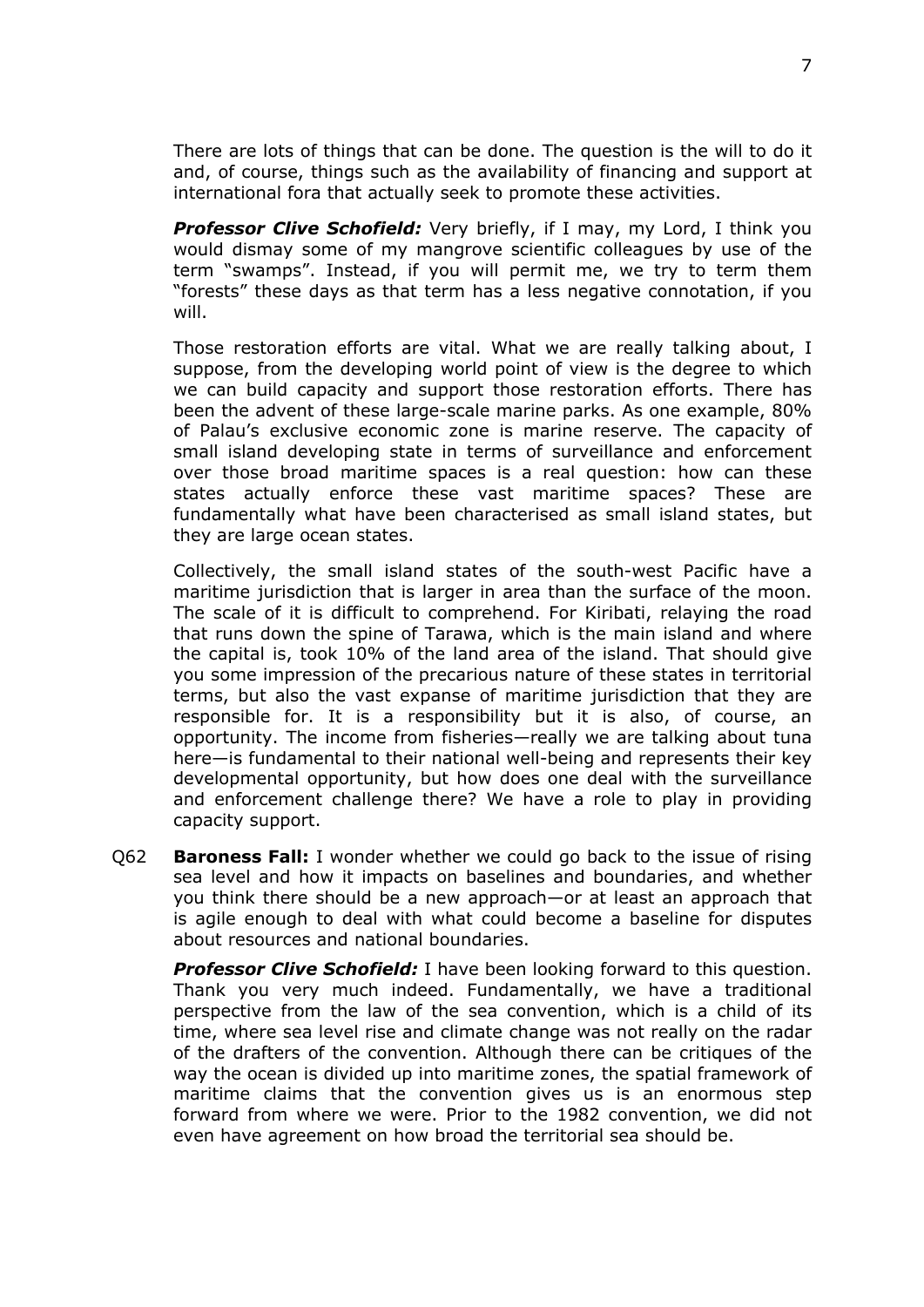This series of maritime zones, measured from the coasts—12 nautical miles territorial sea, contiguous zone, 200 nautical mile limited exclusive economic zone—provides a spatial framework for the extent of maritime claims. This has, to a large extent, brought to an end an era of increasing creeping jurisdiction on the part of coastal states. Earlier I said that these maritime zones are measured from the coastline. Really, the legal representation of the coastline, that is the land/sea interface, is the normal baseline. That is a default baseline that coastal states have. All other baselines depend on the normal baseline, because they have to tie back to the coast.

The normal baseline is coincident with the low water line along the coast, so the traditional view has been that, if the coast moves, the normal baseline is also ambulatory. It shifts and changes over time. As a consequence of that, if the base points that define the outer limit of a maritime claim move and potentially retreat inland as a consequence of sea level rise, then the maritime limit will also shift landward and contract.

What we are talking about in terms of a more agile approach in a way is already happening. You may remember that, last week, the Foreign Minister of Tuvalu gave an address while in his shorts, up to his knees in ocean, standing on an area that had been land. The Pacific island region in particular is undertaking state practice that essentially goes about the process of declaring baselines, limits and boundaries, and depositing that information with the United Nations Secretary-General through the Division for Ocean Affairs and the Law of the Sea.

In August of this year, the Pacific island leaders made a declaration, which is a culmination of many years of similar declarations. The real change here is that the Pacific island states are essentially indicating their interpretation of the law of the sea. They are being consistent in their declaration with the convention, but they are going to declare the location of their baselines, limits and boundaries and not update them in the future as a consequence of the coastlines changing as a consequence of sea level rise. These states seek an interpretation of the convention that enables them to retain their entitlements. This is ongoing now: these states are going ahead essentially prior to the international community sanctioning this.

The real question is how the international community reacts to this interpretation and how opposable these maritime claims then are to, for example, distant water fishing nations operating within those maritime entitlements. They are the work of the International Law Association's committee on sea level rise.<sup>2</sup> The International Law Commission study group on sea level rise is significant for how that will be accepted by the international community. I had better stop there.

<sup>2</sup> Professor Schofield is a member of the International Law Association Committee on International Law and Sea Level Rise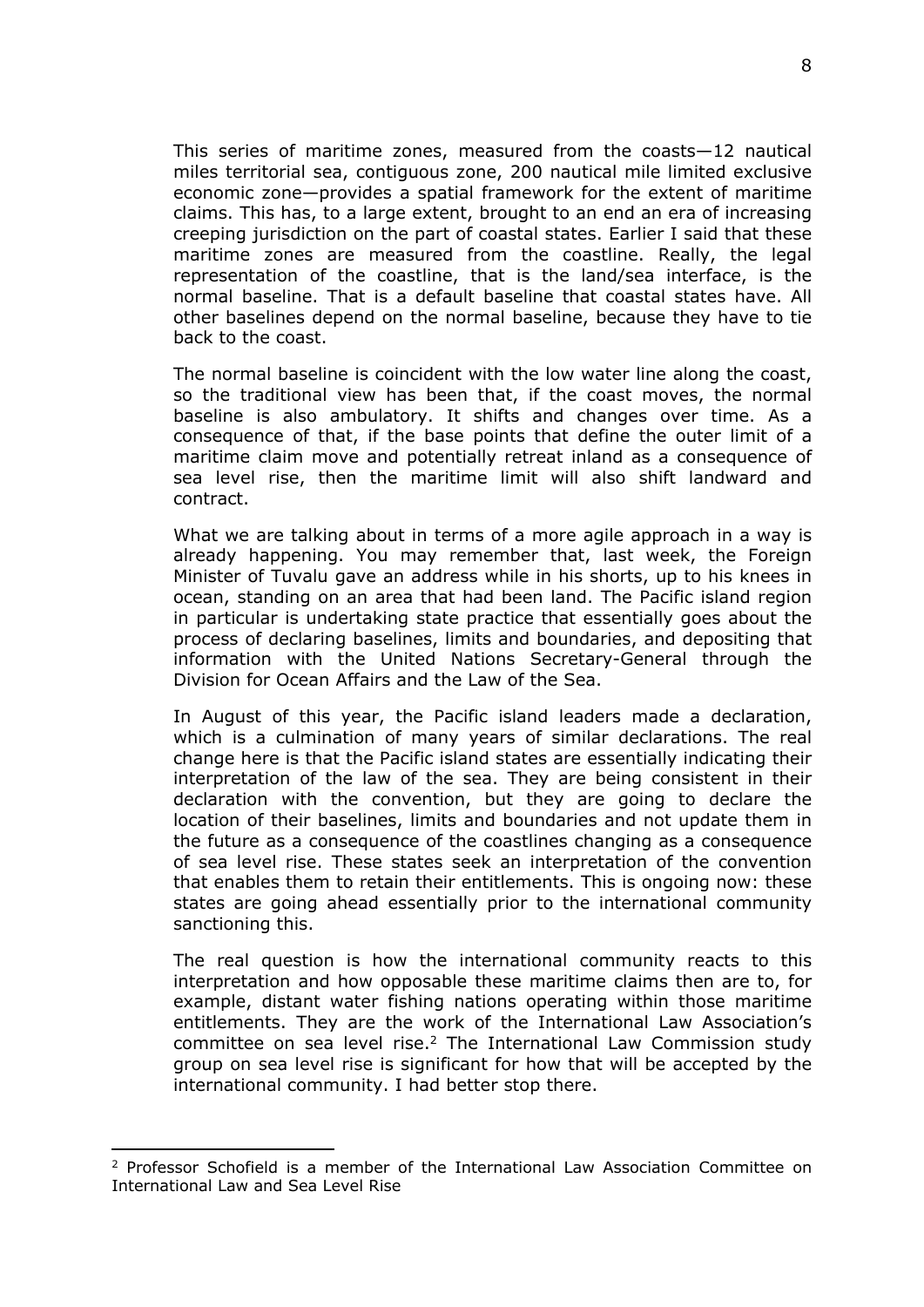*Dr Surabhi Ranganathan:* As Professor Schofield noted, work is being done at the International Law Commission and by the International Law Association to look into the principles of the law of the sea that actually support this idea of fixing maritime entitlements as they are now. They look at it through the prism of important things such as certainty and stability.

To this, I would simply add that it is also important to consider these issues from an ocean justice prism. As Professor Schofield noted, it is the small island states of the Pacific and elsewhere that stand to lose the most from sea level rise. They can also rightly argue that they have contributed the least to the problem. For them, fixing maritime entitlements is part of the solution but can be only part of the solution. There are also other issues that are relevant to ocean justice in the face of sea level rise. These include things such as compensation for loss and damage, access to finance and technology for mitigation and adaptation, and regimes that prioritise distributive justice vis-à-vis high seas and deep seabed resources.

Q63 **Lord Teverson:** As we know, in the Arctic, climate change is happening something like three times faster than elsewhere on the globe. There, we have some of the biggest changes on the planet. What are the legal and practical implications of those changes of climate in the Arctic region? I suppose what we are trying to understand is, once the ice retreat continues, why is the northern passage not just treated like any other EEZ for the Arctic nations? What particular issues arise?

*Dr Surabhi Ranganathan:* The danger is that the Arctic might end up being treated just like the rest of the ocean in the application to it of all the extractive principles supported by the law of the sea. I talked about the ironies of climate change in terms of the opportunities it is creating with respect to claims to the continental shelf in the Arctic. These claims have been made by Russia, Denmark and Canada, and, potentially, by the US, Norway and Iceland. These claims are supported by the UN Convention on the Law of the Sea: Article 76 enables claims to the continental shelf much beyond 200 miles when this is supported by geological evidence.

In addition to the possibility of expanded continental shelf claims, there is the possibility of expanded shipping with shrinking ice cover, which brings forward some questions. For example, are the routes that will open up in the Arctic within national jurisdiction as, for example, Canada claims, or are these to be regarded as international straits? Also, just as with continental shelf claims, the bigger question is what the implications for the marine environment of the Arctic will be. It is a very fragile marine environment. What will be the implications for marine life, and what will be the feedback loops of both these activities in terms of worsening ice melt in the Arctic?

This calls up the need for area-based management tools to regulate and limit these activities. The provisions for these kinds of tools exist under multiple treaties. For example, the International Maritime Organization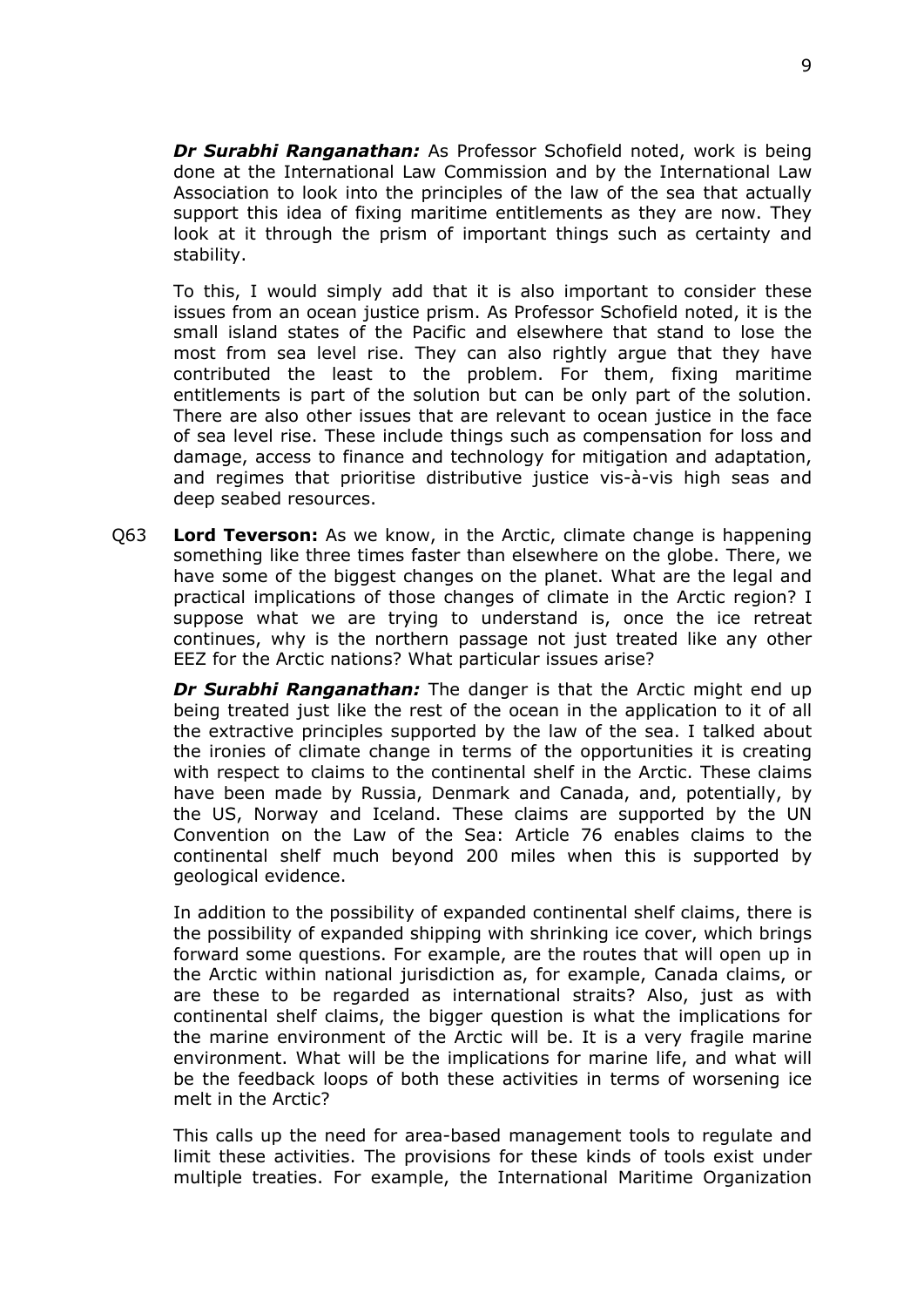can designate parts of the Arctic as particularly sensitive sea areas or as special areas. The convention that is currently under negotiation on biodiversity beyond national jurisdiction might help with picking up large parts of the Arctic as marine protected areas. These are important.

A good example of what a precautionary approach to the Arctic might look like is already in place to some extent vis-à-vis Arctic fishing. Melting ice and warming waters have opened the prospects for commercial fishing, but at the moment those prospects are constrained as there is a regional treaty. Nine states, plus the European Union, have agreed to an agreement that prohibits unregulated fishing in the high seas of the Arctic. This is a good example of precaution in action.

I should note, however, that this agreement also provides for exploring the possibilities of sustainable fishing and creates a framework for exploratory fishing. At the same time as it closes down the prospects of unregulated fishing, it opens up the possibility of commercial fishing and, again, the need to proceed cautiously with treating the Arctic as yet another reservoir of resources. This is very important.

There are other issues as well. Melting ice will catalyse the release of methane from the Arctic depths. This is again a feedback loop adding to the amount of carbon already in the atmosphere. This is potentially quite dangerous.

I will close with this. The last thing is that all these changes to the Arctic and the possibility of these new economic activities there really bring forth the enhanced need for research into Arctic ecologies and the threats that indigenous communities of the Arctic face. There is clutch of regulation on all this and a bunch of bodies with some competence on these issues. Again, the need for an integrated approach that brings all this under one framework is quite important.

*Professor Clive Schofield:* Thank you very much indeed for this question. There has been an enormous increase in interest in Arctic ocean issues, particularly spurred by the significant reductions in Arctic summer sea ice coverage. The Intergovernmental Panel on Climate Change, in its ocean and cryosphere special report, stated that these changes are "unprecedented for at least 1,000 years". They are extremely eyecatching, if you will, for commentators, who seem to view the Arctic as special, different, not necessarily part of the global ocean regime and as a potential arena for geopolitical competition, for conflicting claims and potential conflict.

This does not chime or fit with the perspective of the Arctic five. The Arctic five coastal states themselves, through the Ilulissat Declaration in 2008, were quite clear that "We remain committed to this legal framework"—the United Nations Convention on the Law of the Sea—"and to the orderly settlement of any possible overlapping claims."

On those overlapping claims, in the central part of the Arctic Ocean, beyond 200 nautical mile limited exclusive economic zones, there are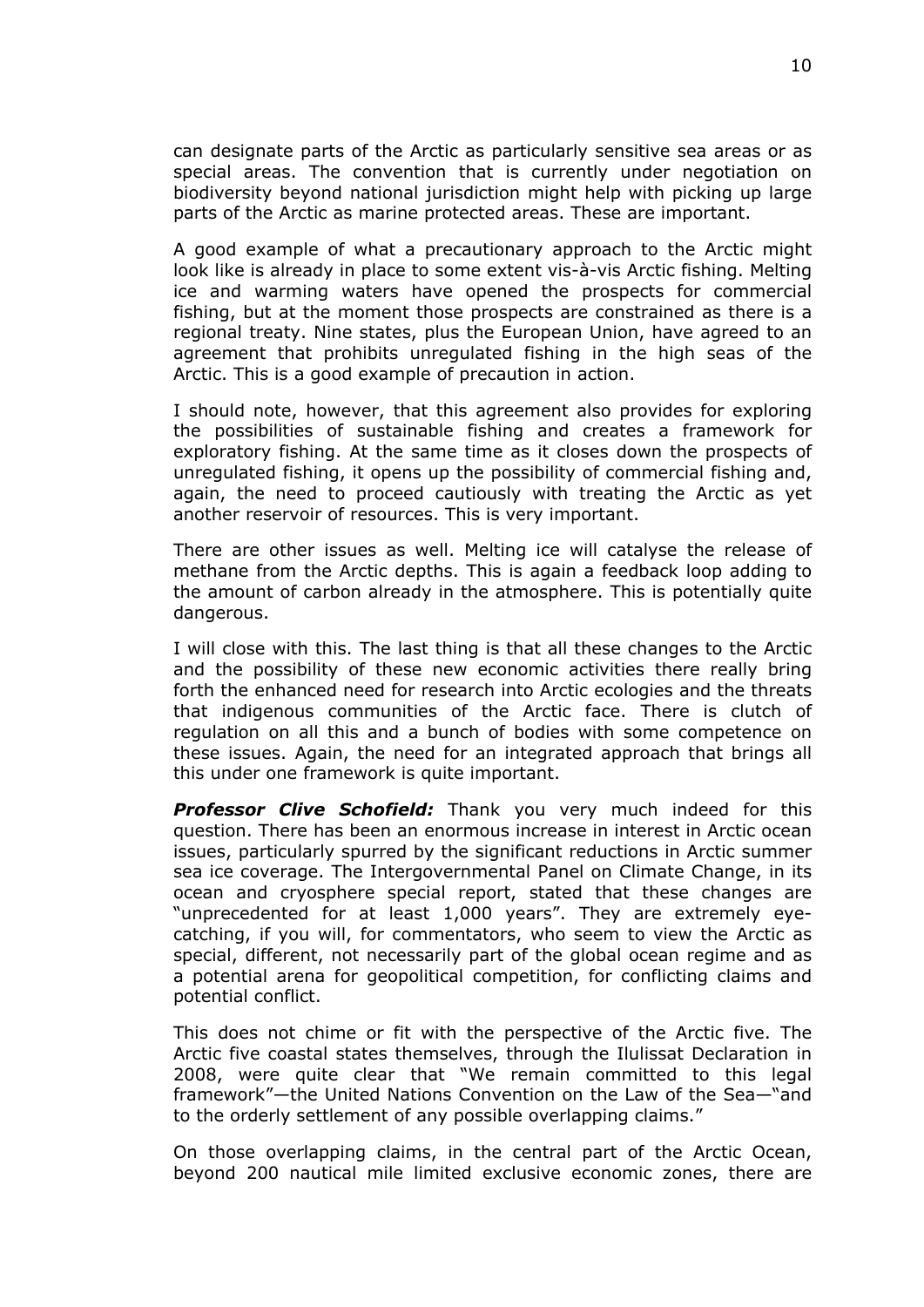multiple and overlapping assertions of rights to so-called outer or extended continental shelf. That is certainly the case. However, the Arctic has been a scene not necessarily of conflict but of remarkable scientific co-operation and of soft law bodies, such as the Arctic Council, that deliver meaningful practical efforts to deal with Arctic issues, including against oil spills and the moratorium on fisheries in the central Arctic Ocean, which is legally binding and precautionary in character.

In terms of the disputes or overlaps for continental shelf rights, it appears to me that all the states concerned are playing by the rules, with the exception of the United States, which is not a party to the convention.<sup>3</sup> Indeed, assertions to rights over continental shelf in the central Arctic Ocean have been made through submissions to the relevant scientific and technical body, the United Nations Commission on the Limits of the Continental Shelf (CLCS), so everyone appears to be playing by the rules. The caveat here is, "at the moment". We have not had the determinations of the outer limits of the continental shelf claims of the Russian Federation, Denmark on behalf of Greenland and Canada, particularly, where the main overlaps occur.

A question to my mind is: what if one of those parties does not quite get what it wishes? That is not up to the commission. It does not have the mandate to determine or settle disputes. It is then up to the coastal states to negotiate and delimit outer continental shelf maritime boundaries. It is really a tale of co-operation, and a remarkable one at that so far, in the face of major challenges in terms of a rapidly changing environment in the Arctic region.

Q64 **Baroness Blackstone:** I want to turn to international disputes and the use of international law to solve them. Can you tell us what impact climate change might have on international disputes and their settlement within the framework of international law and the international law of the sea? For instance, could claims relating to climate change be referred to either international courts or international tribunals?

*Professor Clive Schofield:* Whether international law can provide options for dispute resolution for issues that arise related to climate change is a really very relevant question. I would say a qualified yes. I believe Dr Ranganathan is probably far better positioned to answer this question, but the legal luminaries such as Professor Alan Boyle and Philippe Sands have commentated on the opportunities here. I do feel that we need to have some perspective on the caution of judges. I think the judges are sensitive to the issue of whether their rulings will actually be respected and have traction.

For issues where climate change impacts relate directly to the law of the sea convention as we have it, the International Tribunal for the Law of the Sea would be the obvious forum to hear such a dispute. For instance,

<sup>&</sup>lt;sup>3</sup> Four of the five Arctic coastal States are parties to UNCLOS. Although the United States is not a party to the convention, conducts its oceans policy in line with UNCLOS and accepts that much of it is reflective of customary international law.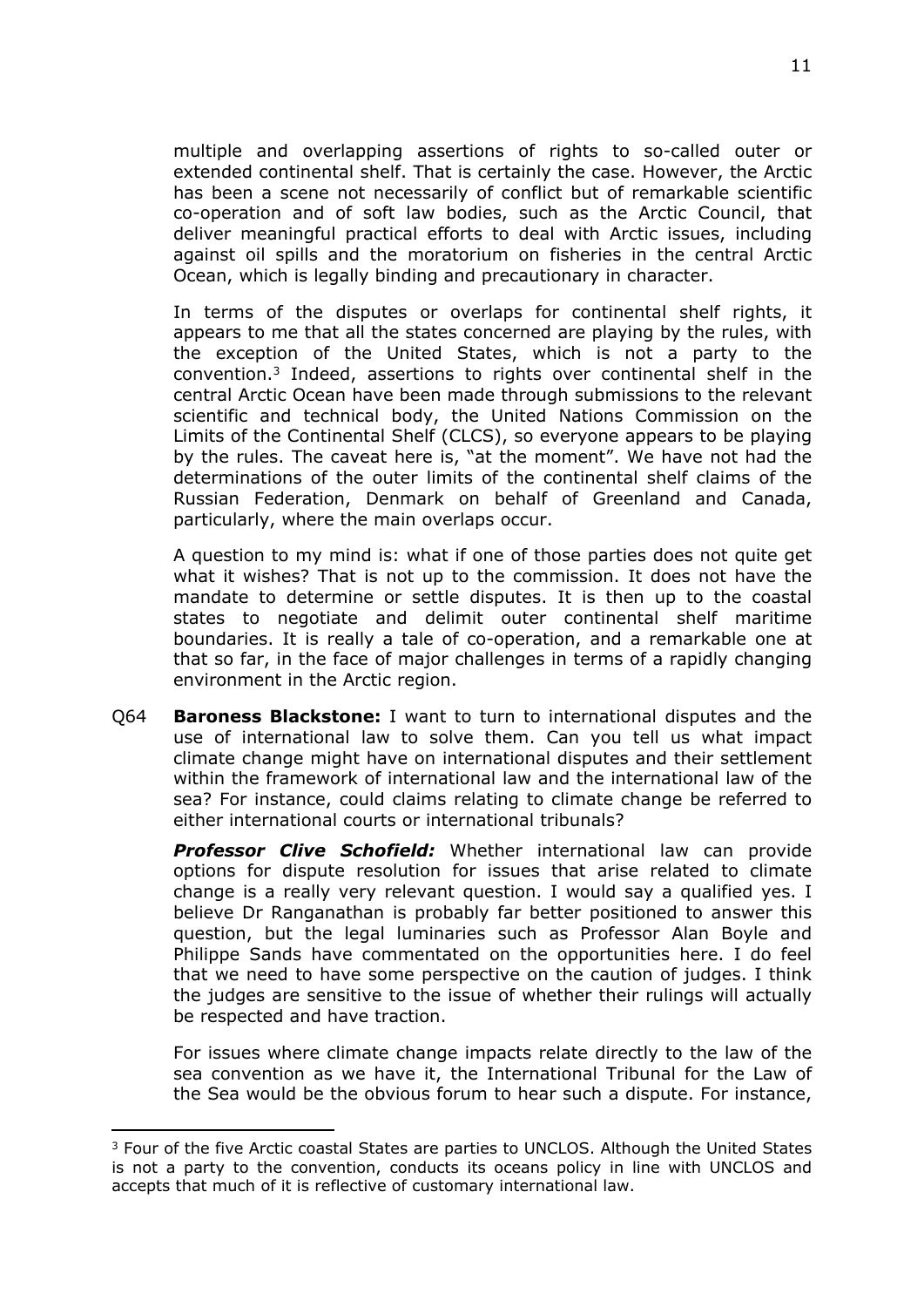in relation to sea level rise impacts on coastlines and maritime jurisdiction, there is an avenue that, if not a contentious case, then at least an advisory opinion related to those impacts would probably be beneficial and is a realistic option. I suspect Dr Ranganathan will be able to comment more cogently on the issue of whether bodies such as the International Court of Justice, which offers much more status, if you will, and legitimacy to the decision that it could hand down, would be attracted or feel itself able to take on such a case.

*Dr Surabhi Ranganathan:* This is an important question. In recent years, we have seen a rise in climate litigation in different forums. Most recently, you will have seen that Vanuatu has announced its intention to seek an advisory opinion from the ICJ on states' legal obligations to prevent and redress the effects of climate change. At the moment, this is at the diplomatic stage. Vanuatu has to build support in the UN General Assembly to get it to refer the question to the international court.

We have also seen a rise in climate litigation in domestic courts. The notable judgment from earlier this year was from the Hague district court, which ordered Shell to cut its carbon emissions, but we have also seen judgments from other courts. Just a few weeks ago, the Committee on the Rights of the Child delivered its opinion on complaints that 16 child complainants had made. They cited carbon emissions as violating their rights under the Convention on the Rights of the Child. This is an example of how various procedures, including various different treaty procedures, are being used as vehicles for climate litigation.

The UN Convention on the Law of the Sea could also be a vehicle in the same way. In fact, Part XV of the convention provides a sophisticated regime for dispute settlement, with four different routes available to states. Further, Part XII on the responsibility of states for the protection of the marine environment offers one basis for claiming that there is a dispute under the convention vis-à-vis climate change, so there are both procedural routes and a substantive link. It could be argued that carbon emissions violate obligations to protect and preserve the marine environment, and that necessary measures should be taken to prevent, reduce and control pollution of the environment. Part XII also says that, to determine what sorts of pollution control measures are necessary, it is necessary to take into account internationally agreed rules, standards and practices. This brings in things such as the Paris Agreement.

UNCLOS has a dispute settlement process that is sophisticated and allows for links to be made with climate treaties, but it is important to keep in mind some of the difficulties. It has not been used for this purpose so far. It has not been invoked for climate litigation. It has not been the site of climate litigation. It is also possible that, if a dispute were brought, the tribunals, or the arbitration tribunals, might find that the dispute is more properly a climate dispute, not an ocean dispute, and therefore should go under alternative procedures provided for under climate treaties. There is this question of whether the International Tribunal for the Law of the Sea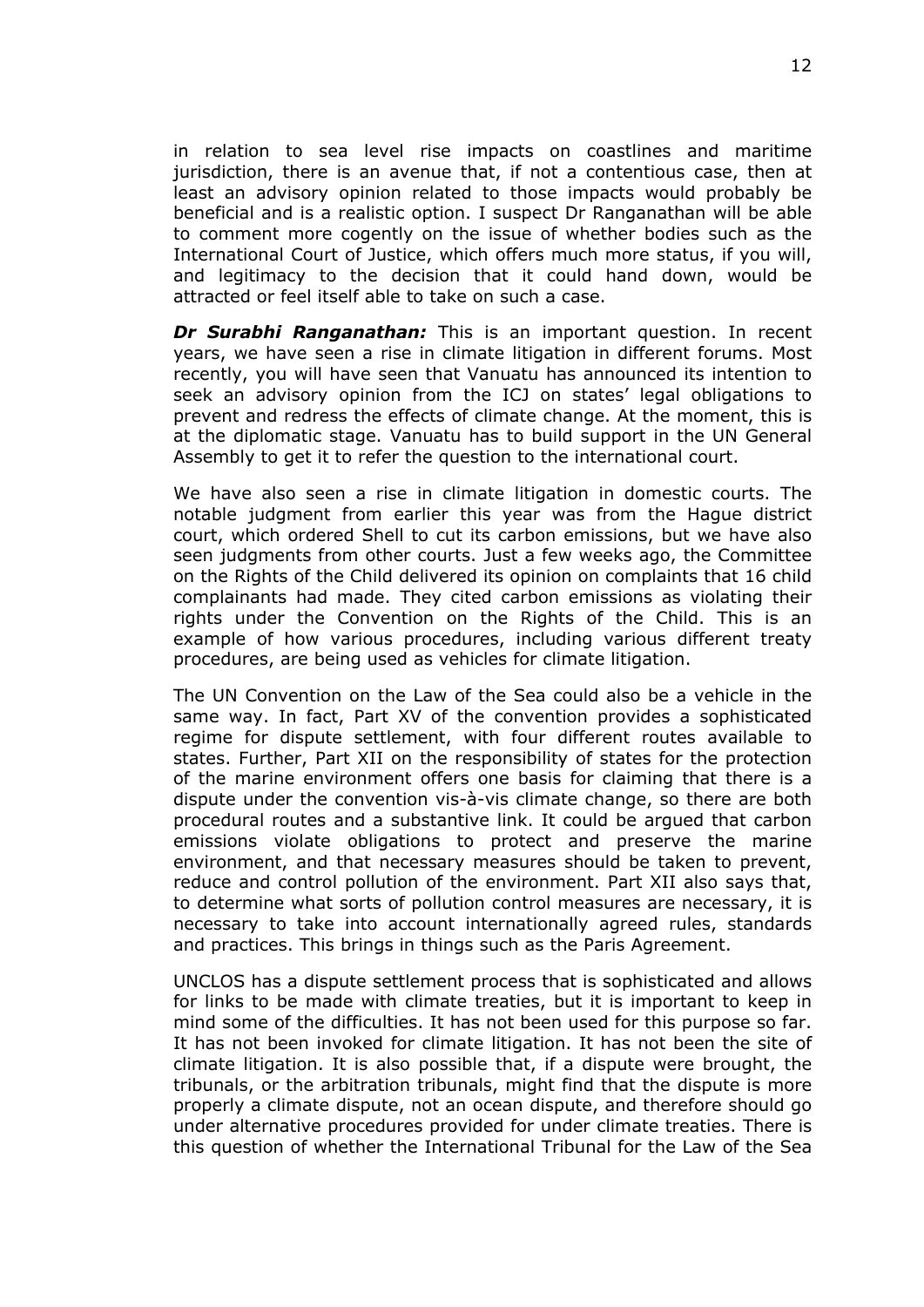or one of the other procedures will find themselves as having jurisdiction to deal with the dispute.

The greatest problem, however, is that the language in which UNCLOS specifies duties to the marine environment is even now both weak and qualified. The same Part XII that set out states' rights to protect the marine environment also reiterates their right to exploit their natural resources. The duties it imposes are largely obligations of conduct. They are duties of due diligence, not obligations to produce particular results. Thresholds under linking treaties such as the Paris Agreement are soft and discretionary. In other words, a tribunal, even if it decides to take up the case, might find that the obligations are satisfied as long as it can find that states have shown that they have done enough in terms of taking steps towards reducing carbon emissions and so forth.

Even if there is litigation, what such litigation would achieve is unclear without strengthening the substantive duties. Here, it is important to know that there is potential in Part XII of UNCLOS that has simply not been exploited fully. For example, it imposes obligations on states to cooperate to raise the bar, to elaborate international rules, standards and recommended practices for the protection and preservation of the marine environment. These are by way of Articles 197, 200 and 201.

This is again somewhere where the UK, for example, could take a role in actually realising some of these obligations of co-operation and promoting the elaboration of higher standards of marine environmental protection at relevant international fora. That might then mean that, if there is litigation, it would lead to more meaningful outcomes.

**The Chair:** I will turn in just one moment to Baroness Rawlings for the final question of the formal run. If there is time, I will go back to Baroness Fall, Lord Teverson and Baroness Blackstone for supplementaries.

Q65 **Baroness Rawlings:** I wondered whether you could tell us how the international law of the sea should adapt to climate change induced changes, such as rising ocean temperature or sea level. What are the initiatives that the UK Government could or should take? For example, unlike Antarctica, which is being dramatically impacted by climate change, the Arctic lacks a comprehensive Arctic-specific treaty. I wondered what your view on that was.

*Dr Surabhi Ranganathan:* This is a really important question. There is a lot that the UK Government could do to secure particular protections for the Arctic, but also elsewhere in the ocean. To run through a few things that the UK might do, there is, of course, the question of sea level rise. Here, the UK could support the fixed baselines and maritime entitlements approach but also promote ocean justice in the form of linking loss and degradation of territory to compensation for loss and damage, and to finance for adaptation and resilience. I should note that the UK is a member of the Ocean Risk and Resilience Action Alliance, which does this.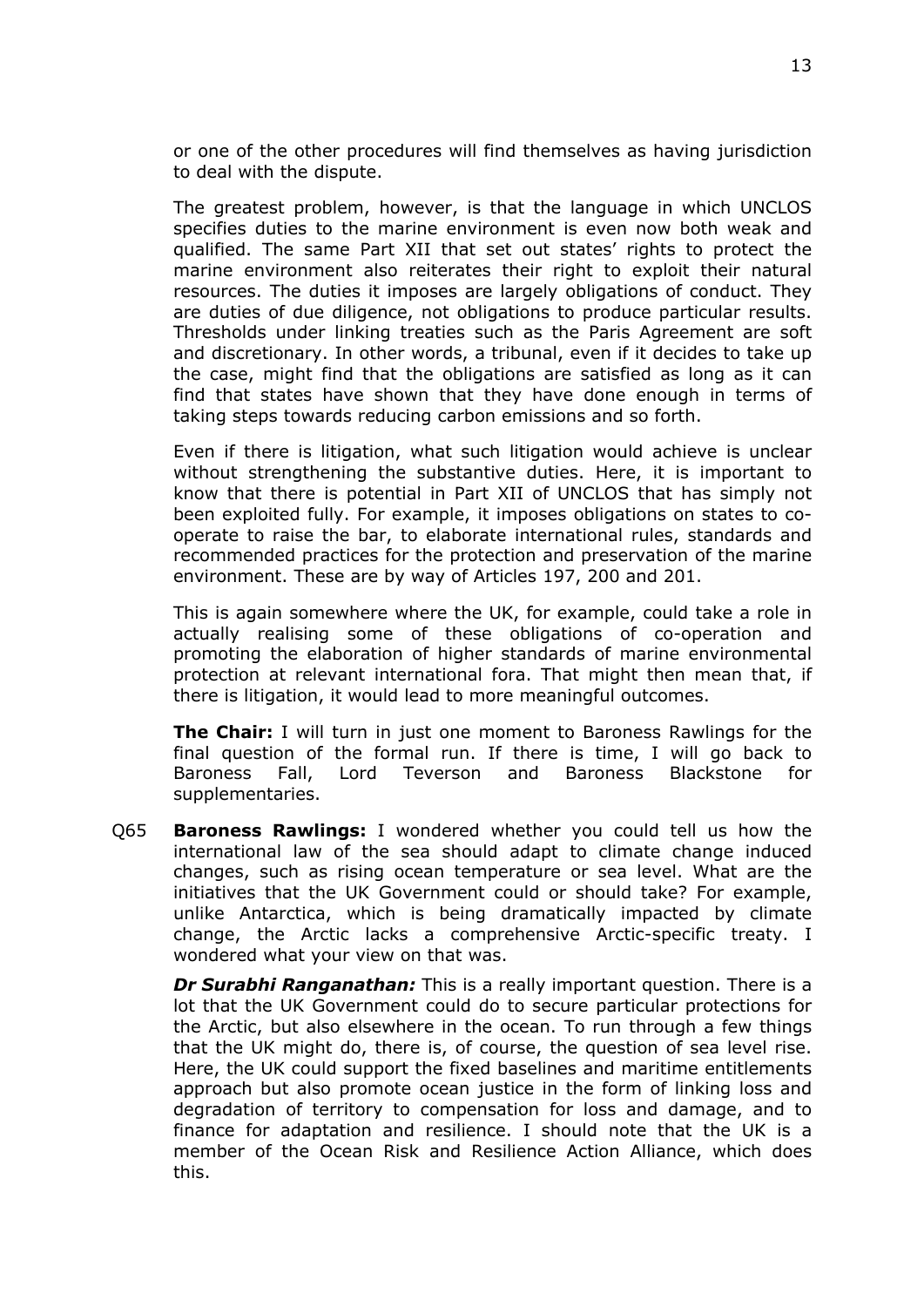The UK could also promote the protection of Pacific blue economies by, for example, supporting the elimination of distant water fishing subsidiaries of industries in the global north. It could also support market measures that protect the blue economies of Pacific states. It could promote ambitious schemes for sharing the benefits of oceanic resources of the high seas and the deep seabed at relevant international forums.

The UK could support an ambitious BBNJ agreement. The negotiations that are ongoing have been criticised for the things they exclude, including things such as plastics and fisheries, but there are so many prospects for strengthening what is within these negotiations. That includes, for example, the use of area-based management tools, which could be relevant for the Arctic as well. There is a question of whether there is the need for a whole new treaty on the Arctic or whether the protections for the Arctic could be strengthened within the existing framework of the law of the sea.

The BBNJ negotiations also talk about environmental impact assessments, and capacity building and technology transfer obligations of states, which would be important in advancing ocean resilience. They talk about creating an equitable framework for sharing the benefits of the marine genetic resources of the ocean. Again, that is something where the UK could promote more ambitious proposals, rather than the less ambitious proposals we have seen emerge over time.

Another thing the UK could push at the BBNJ negotiations is perhaps to establish a conference of parties, much like the conference of parties that exists under the UN Framework Convention on Climate Change, to ensure that the framework of the BBNJ agreement continues to evolve in response to challenges as they emerge.

I should note that the UK is also a co-leader of the International Partnership on Marine Protected Areas, Biodiversity and Climate Change, which essentially aims to work with other countries to ensure that they have as much information as they need to understand the importance of marine protected areas. This is something that might help. It can knit into it. It is what role it can play at the BBNJ negotiations in supporting a firm commitment to the expansion of marine protected areas.

The UK could support the inclusion of an obligation to take a biodiversityinclusive and integrated approach to the protection of all ocean areas. If such an obligation is placed in the BBNJ agreement it might have important consequences for how the governance of other parts of the ocean, including the deep seabed, are approached. That is something the UK can push.

The UK can do a lot to strengthen marine protected areas within its own jurisdiction. We talked a bit about paper parks earlier. The fact is that the UK has designated large areas within its national jurisdiction as marine protected areas. Once you start looking at what they actually do, you find that unchecked bottom trawling, for example, happens in these areas. That is something that needs to be addressed. There is also a need to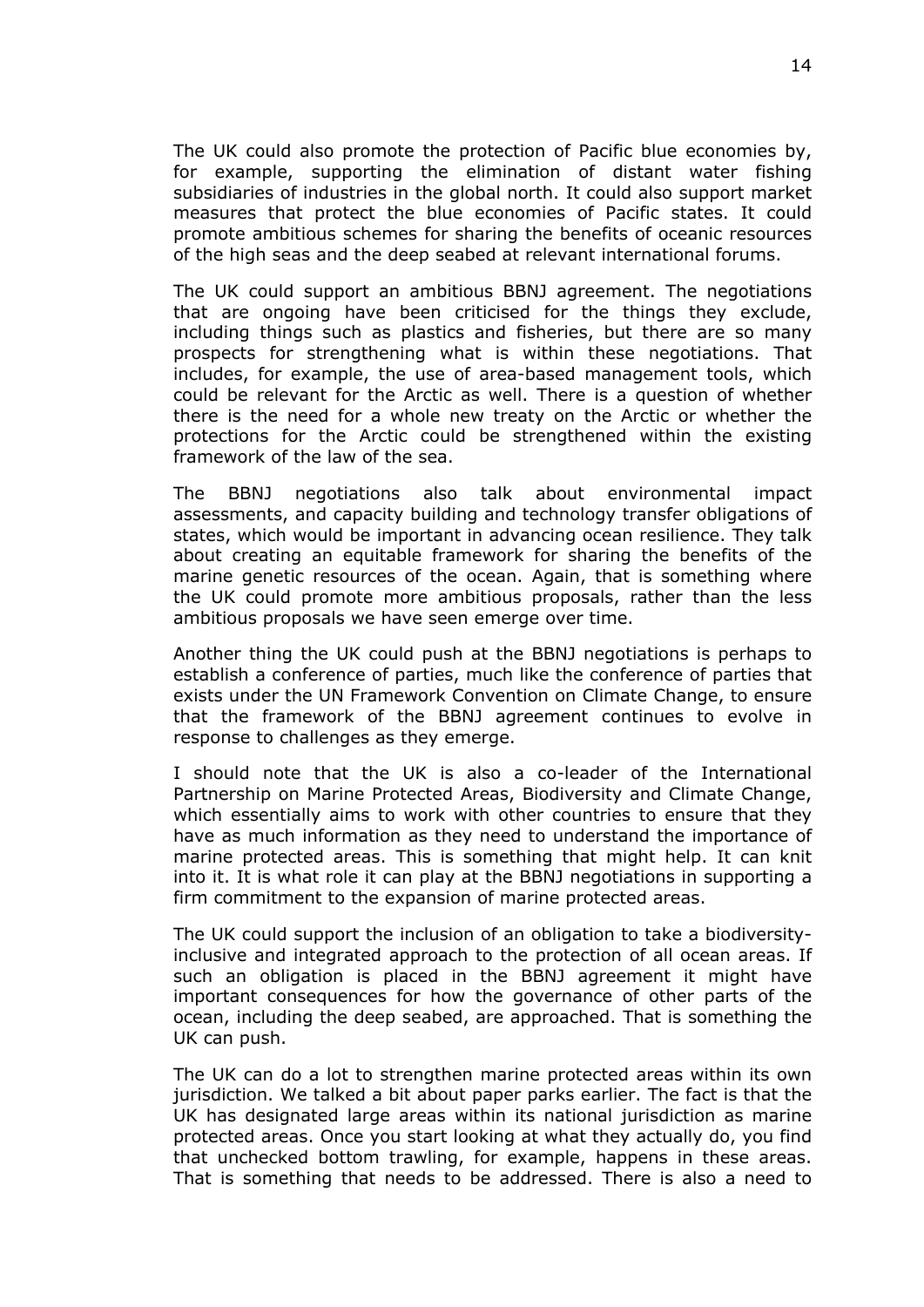restrict industrial fishing in these areas in general and empower smallscale and subsidence fishing.

Marine plastics is an important issue. The UK now supports the call for a new treaty. With all new treaty negotiations, it is important that they do not become endless exercises that carry on forever and do not really reach an outcome.

Then there is this important question of what pressures mitigation and adaptation would place on the resources of the ocean, particularly seabed mineral resources. Here, I reiterate only that seabed mining is a risky and dangerous activity. There is a presentation of the need for seabed minerals, but this has not been critically assessed against the possibilities of recycling, substitution or finding ways to reduce demand for seabed minerals. There is a major push at the moment for a moratorium on seabed mining, at least while the issue can be studied and more scientific evidence about possible impacts emerges. Again, this is something the UK could support.

Lastly, we know that, with fishing, there is a decline in fish stocks but also there will be an increased demand for fisheries. Here, the UK's role might include championing the elimination of harmful subsidies and scrutinising the measures that regional fisheries management organisations take towards regulating fishing. The UK could scrutinise in particular quota-setting practices that act as a disincentive for new entrants to join but also set the quotas that are allocated to existing members at already quite unsustainable levels, leading to the decline of fish stocks despite supposed management by regional organisations. The UK could champion an end to things such as flags of convenience, which are supported by open registries that have almost no links to the ships that fly their flags and are linked to so many problems, including human vulnerability and IUU fishing et cetera.

It boils down to a few activities. The UK can play a huge role in mobilising financing. This is something it can do but it can also show leadership in. It can build ambition at international forums. The BBNJ negotiations are a good example. It can lead the way back to more positive understandings of the ocean commons as entailing not just rights but duties towards distributive justice. It can link sea change to wider understandings of oceanic justice. It can publicise and end harmful practices that include open flagging practices, bottom trawling practices and distant water subsidies, and prevent new harmful practices such as geoengineering and seabed mining from the beginning. It can take actions to protect areas that are within its jurisdiction, including support for local communities and small-scale and subsistence fishers over big, industrial fishers.

**The Chair:** Mr Schofield, I am not sure there will be many gaps left in that comprehensive list, but if there is any gap you would like to fill this is your chance.

*Professor Clive Schofield:* I am mindful of time, so I will restrict my comments to the issues of sea level rise and the question about the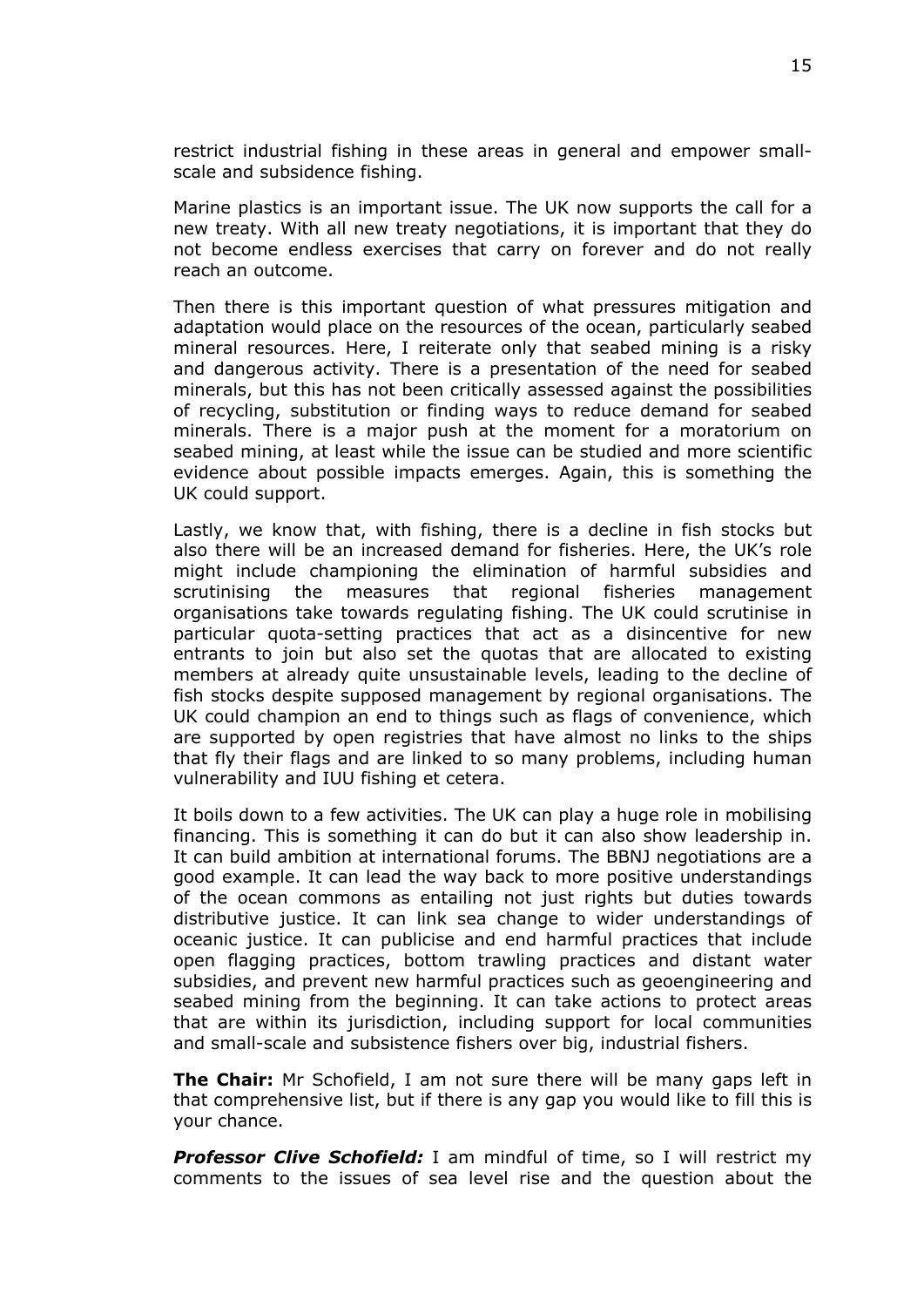treaty for the Arctic. I will take the latter part first. I mentioned before, when we were discussing the Arctic, the Ilulissat Declaration of 2008. The Arctic five—Canada, Denmark on behalf of Greenland, Norway, Russian Federation and the United States—issued that declaration and recognised the importance of UNCLOS as governing the Arctic Ocean. They also indicated, "We therefore see no need to develop a new comprehensive international legal regime to govern the Arctic Ocean."

There is, I think, a lack of enthusiasm, if not hostility from the Arctic five, from the Arctic coastal states, towards an equivalent, if you will, of the Antarctic Treaty regime for the Arctic. These coastal states believe that the United Nations Convention on the Law of the Sea is adequate for their needs. That, in combination with the soft law instruments developed through the Arctic Council, is the way forward from the perspective of those critical coastal states that you would need on board for any treaty regime governing the Arctic. There is little taste or excitement for that.

On the way in which the United Kingdom can assist in the way the international law of the sea develops or adapts, I very strongly support the idea that the United Kingdom could bolster the efforts of small island states to retain their existing entitlements. I say that against the context of the recently released, in August of this year, physical science basis for the 6th IPCC assessment report (AR6). That indicates that average rates of sea level rise have almost trebled from the 1901 to 1971 period to the most recent assessment, 2006 to 2018. Human influence is very likely to be the main driver for that and it is virtually certain that sea level rise will continue to the end of the 21st century and that sea level is committed to rise for centuries to millennia and will remain elevated for thousands of years. There is a justice element here, as Dr Ranganathan has indicated, around the states that have done least to contribute to global warming, to climate change, being the most vulnerable to suffering its sea level rise related consequences.

On the Arctic front, some of the most vulnerable coasts and coastal communities are there. We are seeing coasts that are ice rich and unlithified, meaning they are not rocky, facing warming temperatures and therefore losing their structural integrity, being much more prone to slumping, to erosion and losing the fast ice around the coast, which has acted as a buffer to wave action. We are seeing increased storminess, more wave action, intensity and frequency of extreme weather events and very substantial erosion in the Arctic region, with impacts on Arctic coastal communities.

There are ways that we can, as the United Kingdom, support vulnerable coastal communities and build capacity to deal with these issues, but also support their initiatives at the international level. I will leave it there, with profound thanks for the opportunity to talk to you.

**The Chair:** It is my opportunity now for a profound thanks for the depth and extent of your answers. I know that my colleagues, Baroness Fall, Lord Teverson, Baroness Blackstone and Baroness Rawlings were not able to ask supplementaries. With your permission, Dr Ranganathan and